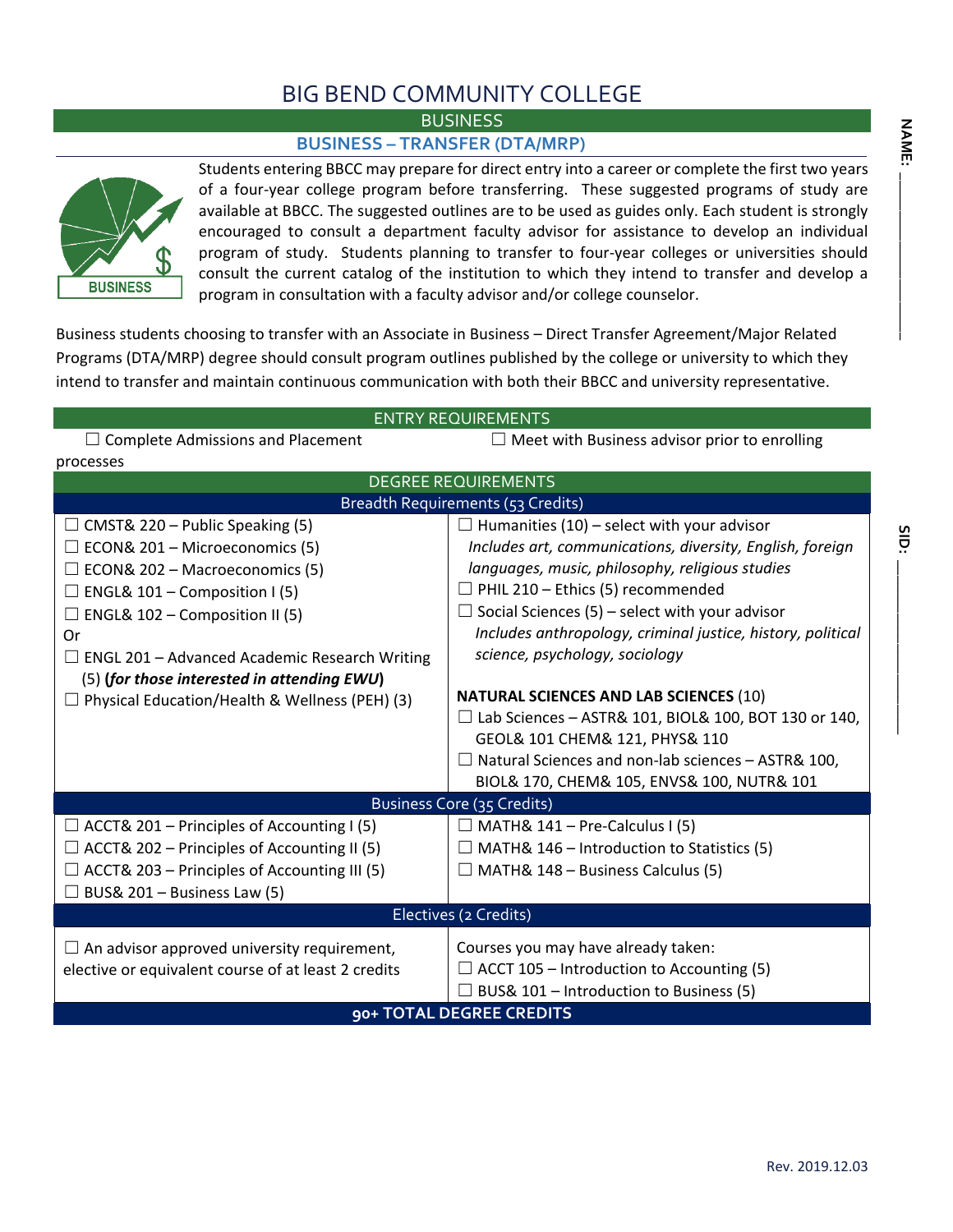## BUSINESS DTA MRP PRE-REQUISITE FLOW CHART

Start by talking with your assigned advisor to determine which courses to take first based on your placement scores.

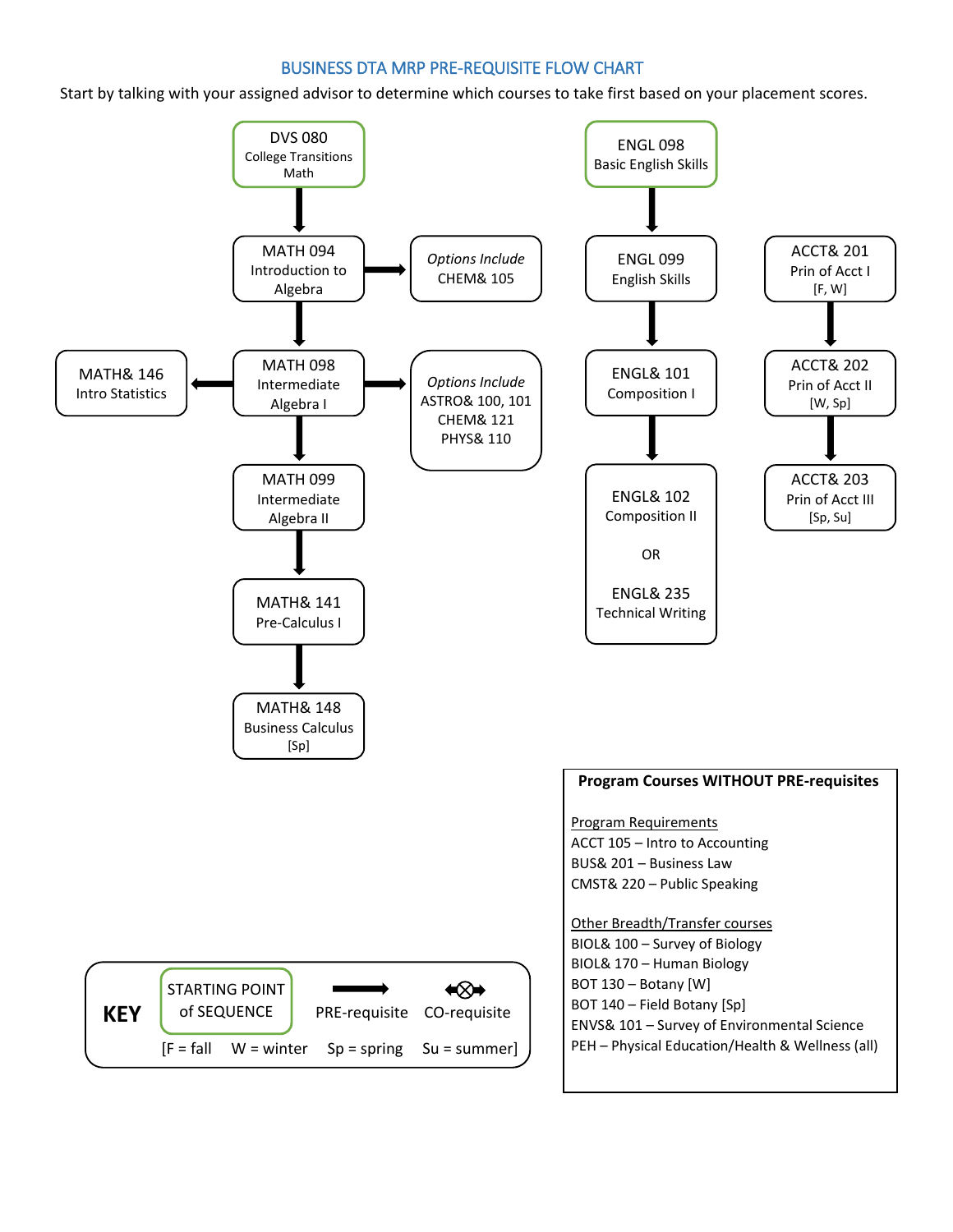| BUSINESS MRP QUARTERLY PROGRAM PLAN (YEAR ONE)                                                                                                            |                                                            |                                                                               |                                                                                                                             |                                                                     |                                        |                                                                                     |                                         |                                                  |       |  |
|-----------------------------------------------------------------------------------------------------------------------------------------------------------|------------------------------------------------------------|-------------------------------------------------------------------------------|-----------------------------------------------------------------------------------------------------------------------------|---------------------------------------------------------------------|----------------------------------------|-------------------------------------------------------------------------------------|-----------------------------------------|--------------------------------------------------|-------|--|
| <b>FALL</b>                                                                                                                                               | <b>SUMMER</b><br>WINTER (15 credits<br>SPRING (15 credits) |                                                                               |                                                                                                                             |                                                                     |                                        |                                                                                     |                                         |                                                  |       |  |
| ACCT 105 or BUS&<br>101(5)<br>MATH 098-099 (5)<br>ENGL& 101 (5)                                                                                           |                                                            | ECON& 201 or 202 (5)<br>MATH& 141 (5)<br>Humanities/Social Science (5)        |                                                                                                                             | ECON& 201 or 202 (5)<br>MATH& 148 (5)<br>Lab or Natural Science (5) |                                        |                                                                                     |                                         | As needed based on English and<br>Math placement |       |  |
|                                                                                                                                                           |                                                            |                                                                               |                                                                                                                             |                                                                     | <b>ADVISING</b>                        |                                                                                     |                                         |                                                  |       |  |
|                                                                                                                                                           | EALL<br><b>WINTER</b>                                      |                                                                               |                                                                                                                             |                                                                     | <b>SPRING</b>                          |                                                                                     |                                         |                                                  |       |  |
| □ Fill out FAFSA or WAFSA for next year<br>$\Box$ Meet with your advisor<br>$\Box$ PE for 1 credit for 3 quarters<br><b>OR</b><br>Health & Wellness for 3 |                                                            |                                                                               | $\Box$ Assess program plan with advisor<br>$\Box$ BBCC Foundation scholarship app<br><b>QUARTERLY REGISTRATION PLANNING</b> |                                                                     |                                        | $\Box$ Assess program plan with advisor<br>$\Box$ Determine need for summer classes |                                         |                                                  |       |  |
| QUARTER<br>FALL $\Box$<br>$\mathbf{L}$                                                                                                                    |                                                            | <b>WINTER</b>                                                                 | SPRING □                                                                                                                    | <b>SUMMER</b>                                                       |                                        |                                                                                     |                                         |                                                  |       |  |
| <b>CLASS</b>                                                                                                                                              |                                                            |                                                                               | <b>TITLE</b>                                                                                                                |                                                                     | <b>CREDITS</b>                         | REGISTRATION ACCESS CODE<br><b>ITEM#</b><br><b>DAYS</b><br><b>TIME</b>              |                                         |                                                  |       |  |
|                                                                                                                                                           |                                                            |                                                                               |                                                                                                                             |                                                                     |                                        |                                                                                     |                                         |                                                  |       |  |
|                                                                                                                                                           |                                                            |                                                                               |                                                                                                                             |                                                                     |                                        |                                                                                     |                                         |                                                  |       |  |
|                                                                                                                                                           |                                                            |                                                                               |                                                                                                                             |                                                                     |                                        |                                                                                     |                                         |                                                  |       |  |
|                                                                                                                                                           |                                                            |                                                                               |                                                                                                                             |                                                                     |                                        |                                                                                     |                                         |                                                  |       |  |
|                                                                                                                                                           |                                                            |                                                                               |                                                                                                                             |                                                                     | <b>QUARTERLY REGISTRATION PLANNING</b> |                                                                                     |                                         |                                                  |       |  |
| QUARTER $\Box$                                                                                                                                            |                                                            | $FALL \ \Box \$ WINTER<br>$\Box$                                              | SPRING $\Box$                                                                                                               | SUMMER                                                              |                                        |                                                                                     | REGISTRATION ACCESS CODE                |                                                  |       |  |
| <b>CLASS</b>                                                                                                                                              | <b>TITLE</b>                                               |                                                                               | <b>CREDITS</b>                                                                                                              | ITEM#<br><b>DAYS</b><br><b>TIME</b>                                 |                                        |                                                                                     |                                         |                                                  |       |  |
|                                                                                                                                                           |                                                            |                                                                               |                                                                                                                             |                                                                     |                                        |                                                                                     |                                         |                                                  |       |  |
|                                                                                                                                                           |                                                            |                                                                               |                                                                                                                             |                                                                     |                                        |                                                                                     |                                         |                                                  |       |  |
|                                                                                                                                                           |                                                            |                                                                               |                                                                                                                             |                                                                     |                                        |                                                                                     |                                         |                                                  |       |  |
|                                                                                                                                                           |                                                            |                                                                               |                                                                                                                             |                                                                     |                                        |                                                                                     |                                         |                                                  |       |  |
|                                                                                                                                                           |                                                            |                                                                               |                                                                                                                             |                                                                     |                                        |                                                                                     |                                         |                                                  |       |  |
|                                                                                                                                                           |                                                            |                                                                               |                                                                                                                             |                                                                     |                                        |                                                                                     |                                         |                                                  |       |  |
|                                                                                                                                                           |                                                            |                                                                               |                                                                                                                             |                                                                     | <b>QUARTERLY REGISTRATION PLANNING</b> |                                                                                     |                                         |                                                  |       |  |
|                                                                                                                                                           |                                                            |                                                                               |                                                                                                                             |                                                                     |                                        |                                                                                     |                                         |                                                  |       |  |
| <b>CLASS</b>                                                                                                                                              |                                                            | QUARTER $\Box$ FALL $\Box$ WINTER $\Box$ SPRING $\Box$ SUMMER<br><b>TITLE</b> |                                                                                                                             |                                                                     | <b>CREDITS</b>                         |                                                                                     | REGISTRATION ACCESS CODE<br><b>DAYS</b> | ITEM#<br><b>TIME</b>                             |       |  |
|                                                                                                                                                           |                                                            |                                                                               |                                                                                                                             |                                                                     |                                        |                                                                                     |                                         |                                                  |       |  |
|                                                                                                                                                           |                                                            |                                                                               |                                                                                                                             |                                                                     |                                        |                                                                                     |                                         |                                                  |       |  |
|                                                                                                                                                           |                                                            |                                                                               |                                                                                                                             |                                                                     |                                        |                                                                                     |                                         |                                                  |       |  |
|                                                                                                                                                           |                                                            |                                                                               |                                                                                                                             |                                                                     |                                        |                                                                                     |                                         |                                                  |       |  |
|                                                                                                                                                           |                                                            |                                                                               |                                                                                                                             |                                                                     |                                        |                                                                                     |                                         |                                                  |       |  |
|                                                                                                                                                           |                                                            |                                                                               |                                                                                                                             |                                                                     |                                        |                                                                                     |                                         |                                                  |       |  |
|                                                                                                                                                           |                                                            |                                                                               |                                                                                                                             |                                                                     | <b>QUARTERLY REGISTRATION PLANNING</b> |                                                                                     |                                         |                                                  |       |  |
| QUARTER $\Box$ FALL $\Box$ WINTER $\Box$ SPRING $\Box$ SUMMER                                                                                             |                                                            |                                                                               |                                                                                                                             |                                                                     |                                        |                                                                                     |                                         |                                                  |       |  |
| <b>CLASS</b>                                                                                                                                              |                                                            |                                                                               | <b>TITLE</b>                                                                                                                |                                                                     | <b>CREDITS</b>                         |                                                                                     | REGISTRATION ACCESS CODE<br><b>DAYS</b> | <b>TIME</b>                                      | ITEM# |  |
|                                                                                                                                                           |                                                            |                                                                               |                                                                                                                             |                                                                     |                                        |                                                                                     |                                         |                                                  |       |  |
|                                                                                                                                                           |                                                            |                                                                               |                                                                                                                             |                                                                     |                                        |                                                                                     |                                         |                                                  |       |  |
|                                                                                                                                                           |                                                            |                                                                               |                                                                                                                             |                                                                     |                                        |                                                                                     |                                         |                                                  |       |  |
|                                                                                                                                                           |                                                            |                                                                               |                                                                                                                             |                                                                     |                                        |                                                                                     |                                         |                                                  |       |  |
|                                                                                                                                                           |                                                            |                                                                               |                                                                                                                             |                                                                     |                                        |                                                                                     |                                         |                                                  |       |  |

**NAME: NAME: \_\_\_\_\_\_\_\_\_\_\_\_\_\_\_\_\_\_\_\_\_\_**